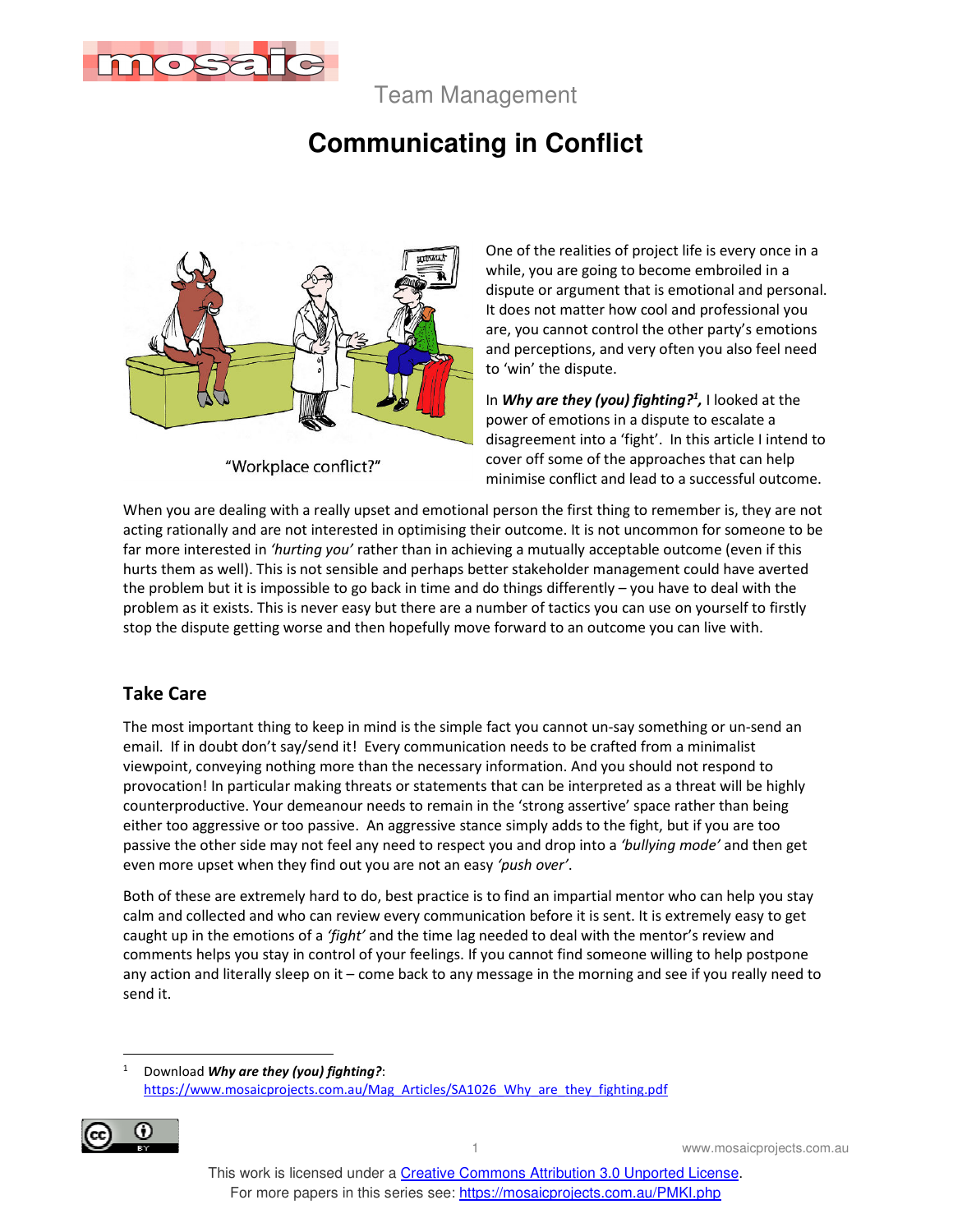

## **Use Time to Your Advantage**

Very often a deliberate strategy of doing nothing or saying nothing can be very effective, and powerful, if it breaks a tit-for-tat cycle of escalation. The considered action of not responding is itself a communication to the other party and should be considered in the context of helping to resolve the issue. But you cannot simply *'opt-out'* of most disputes, every action you take and communication you send needs to be framed within a strategy that:

- 1. Seeks to stop the conflict getting worse, and then
- 2. Seeks to move the conflict to a status you can 'live with' (which also means the other party can live with it as well)<sup>2</sup>.

The one thing you must not do when dealing with a really upset person is to offer practical or helpful advice, they will automatically assume you are in the same place they are and everything you do or say will be interpreted as either an attack on them or a ploy to gain an advantage for you. The only way around this impasse is to try to find a third party who is trusted by the other party and can act as a messenger. But even then any communication has to be carefully thought through – *never in the entire course of human history has anyone ever 'calmed down and become reasonable' just because someone has told them to*….. You need options that may be rejected in the short term but allow the person ways to move forward once they have 'calmed down' enough to start working towards an outcome.

Time is a valuable ally – it takes a lot of energy for someone to remain really upset for an extended period of time and sometimes Napoleon Bonaparte's advice to one of his Generals can be very useful…. *"Never interrupt your enemy while he is making a mistake"*. As far as possible control the tempo of the dispute, take time out and reduce pressure. If you can identify the other person's 'hot buttons', the things that will instantly reignite the full intensity of the dispute look for ways to avoid them.

## **Have an Exit Strategy**

Even in the most bitter of disputes, the usual 'rules' of negotiation should still apply (at least to your actions), but remember negotiation requires a degree of willingness on both side so you may have to wait for any reciprocation. However, regardless of the 'other parties' approach, you still need to focus on outcomes and your real requirements rather than positional bargaining and 'winning at all costs'. You need to clearly understand what's in it for you and when to walk away and make sure you have an exit strategy in place, some people get so wound up in the emotions of fighting they won't let you simply back out of the dispute, you need to engineer an exit that forces the dispute to a point of closure.

As strange as it may seem, in really bitter disputes the dispute becomes the centre of the other person's existence and they cannot see anything else. Therefore, having a number of exit strategies is critically important – your time and energy are valuable resources and there is no point in fighting a dispute if there's nothing in it for you. The ideally the exit strategy will allow you to walk away and block the other parties' attempts to keep the fight going. If this is impossible look for ways to lose elegantly, allow the other side to feel they've won whilst not losing too badly. It's far easier to get into a dispute than it is to get out of one once it is in full swing. Smart negotiators always understand their 'BATNA<sup>3</sup>'. In the type of dispute we are discussing in this article, your BATNA should be the trigger for your exit strategy and every move you make should be planned to keep these strategies open.

<sup>3</sup> *BATNA* = Best Alternative To A Negotiated Agreement.



2 www.mosaicprojects.com.au

<sup>2</sup> A *win-win outcome* is always an ideal and should never be ignored, but you also need to be realistic. For more on negotiation see: https://mosaicprojects.com.au/WhitePapers/WP1032\_Win-Win\_Negotiating.pdf